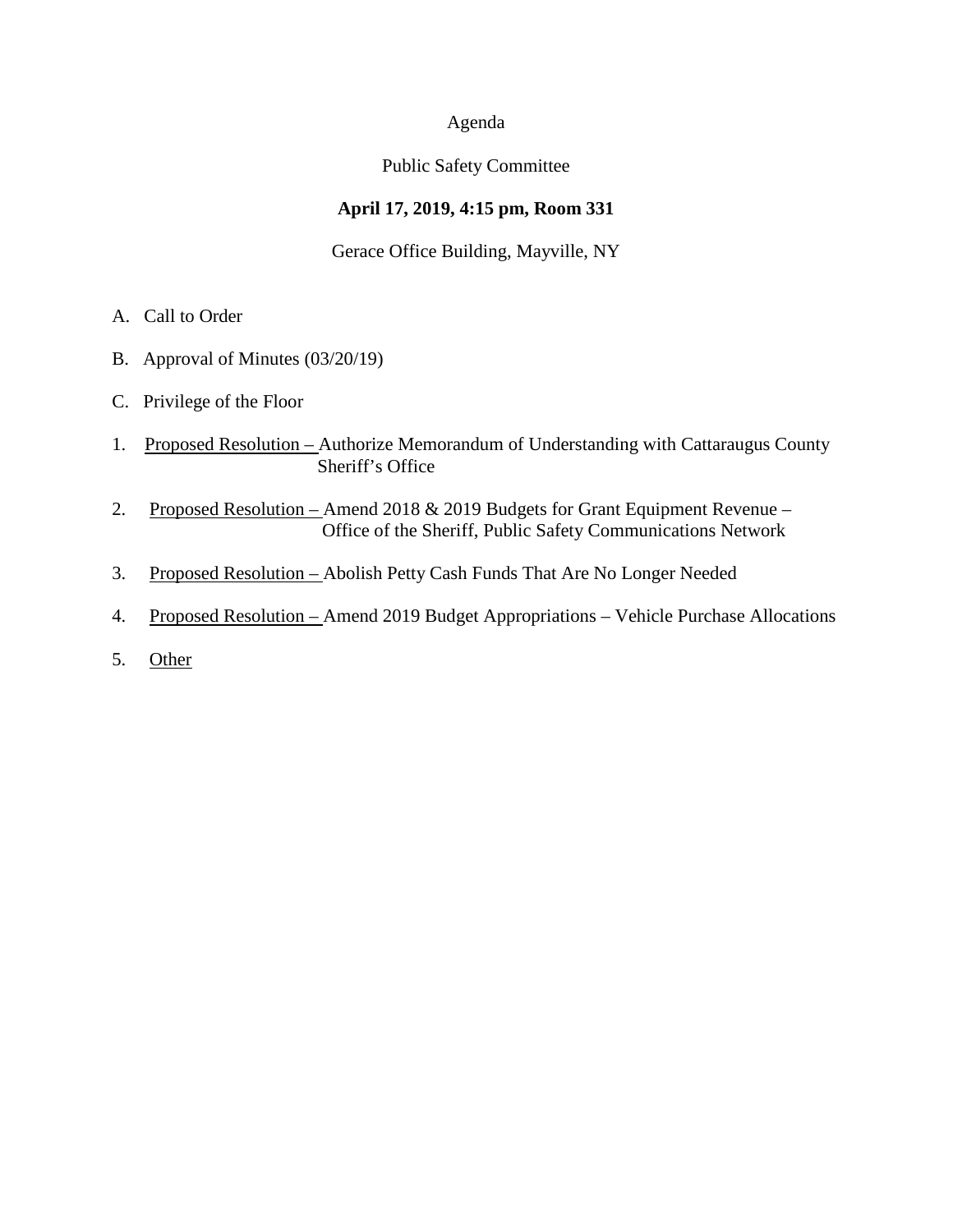#### **TITLE:** Authorize Memorandum of Understanding with Cattaraugus County Sheriff's Office

DWB 3/26/2019 TMT 3/26/2019 SMA 3/27/19 KMD 3/27/19 KLC 3/18/19 GMB 4/9/19

**BY:** Public Safety Committee:

**AT THE REQUEST OF:** County Executive George M. Borrello:

WHEREAS, the Chautauqua County Office of the Sheriff is the recipient of grant funding for Explosive Ordinance Disposal Team initiatives; and

WHEREAS, the Cattaraugus County Sheriff's Office has historically assisted with said initiatives through deputy participation on the Explosive Ordinance Disposal Team; and

WHEREAS, this grant expense and revenue is included in the 2019 Budget so amendments are not needed; it is hereby

RESOLVED, that the County Executive is hereby authorized to enter into a Memorandum of Understanding with Cattaraugus County regarding continuation of the collaborative Explosive Ordinance Disposal Team for a term beginning October 1, 2018 until termination by the parties.

## **\_\_\_\_\_\_\_\_\_\_\_\_\_APPROVED \_\_\_\_\_\_\_\_\_\_\_\_\_VETOES (VETO MESSAGE ATTACHED)**

**\_\_\_\_\_\_\_\_\_\_\_\_\_\_\_\_\_\_\_\_\_\_\_\_\_\_\_\_\_\_\_\_\_\_\_\_ \_\_\_\_\_\_\_\_\_\_\_\_\_**

**County Executive Date**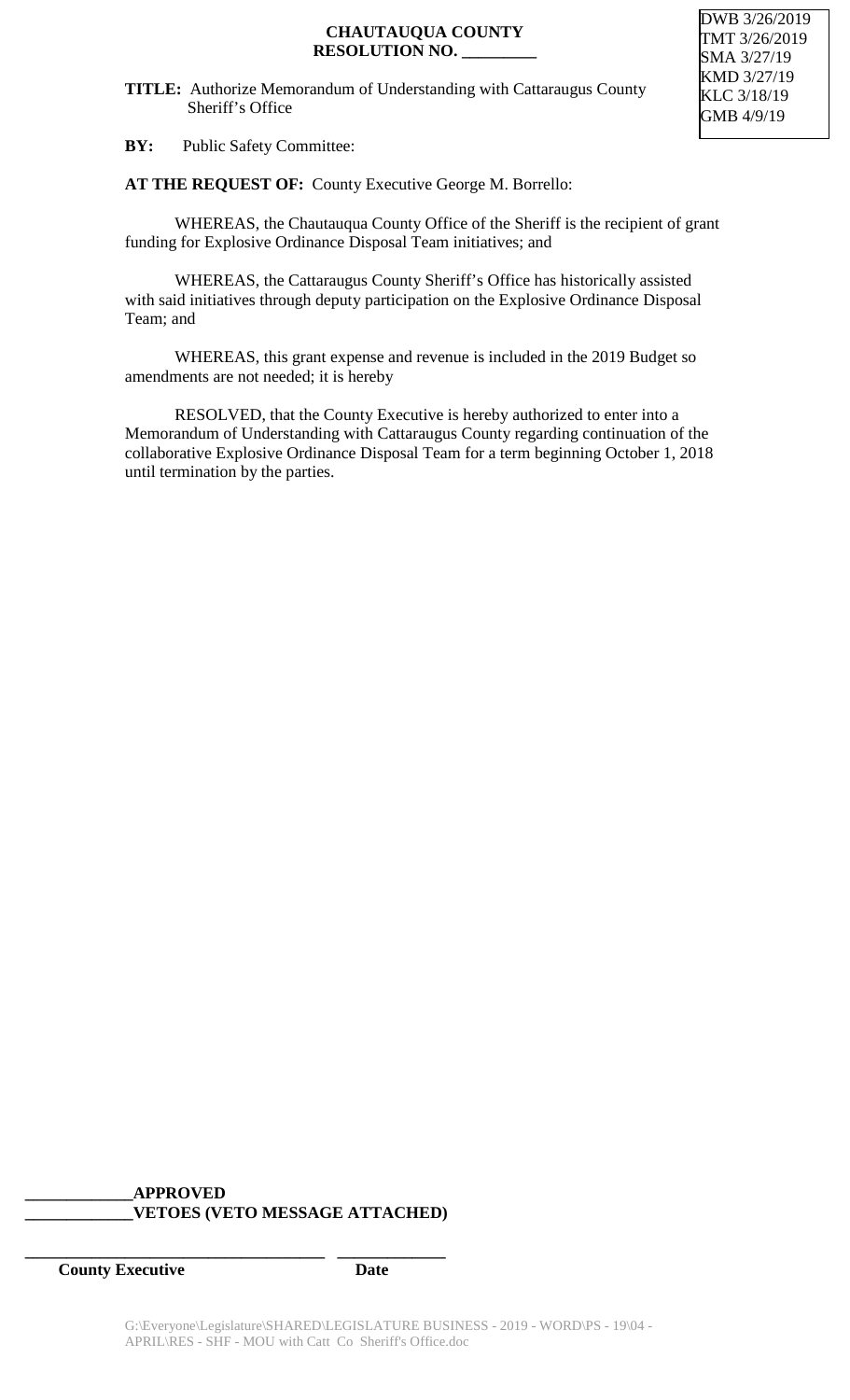#### **CHAUTAUQUA COUNTY RESOLUTION NO.\_\_\_\_\_\_\_\_\_\_\_\_\_**

**TITLE:** Amend 2018 & 2019 Budgets for Grant Equipment Revenue – Office of the Sheriff, Public Safety Communications Network

**JBQ 3/28/19 TMT 03/29/19 SMA 4/1/19 KMD 4/1/19 KLC 4/2/19 GMB 4/10/19**

**BY:** Public Safety and Audit & Control Committees:

**AT THE REQUEST OF:** County Executive George M. Borrello:

WHEREAS, several purchase orders for grant-funded equipment were prepared in 2018 for the Office of the Sheriff, Public Safety Communications Network, but the purchases were not completed in 2018; and

WHEREAS, 2018 revenues for the Office of the Sheriff, Public Safety Communications Network are significantly short of budget because grant revenue could not be earned because the corresponding equipment was not purchased; and

WHEREAS, the 2018 expenditure budgets for the equipment were encumbered so they automatically roll forward into the 2019 budget, but the corresponding revenue budgets for the equipment do not automatically roll forward into the 2019 budget; now therefore be it

RESOLVED, That the Director of Finance is hereby authorized and directed to make the following changes to the 2018 budget:

DECREASE REVENUE ACCOUNT: A.3020.PSCN.R438.9000 Federal Aid-Other Public Safety Aid \$536,592

; and be it further

RESOLVED, That the Director of Finance is hereby authorized and directed to make the following changes to the 2019 budget:

INCREASE REVENUE ACCOUNT: A.3020.PSCN.R438.9000 Federal Aid-Other Public Safety Aid \$536,592

**\_\_\_\_\_\_\_\_\_\_\_\_\_APPROVED \_\_\_\_\_\_\_\_\_\_\_\_\_VETOES (VETO MESSAGE ATTACHED)**

\_\_\_\_\_\_\_\_\_\_\_\_\_\_\_\_\_\_\_\_\_\_\_\_\_\_\_\_\_\_\_\_\_\_ \_\_\_\_\_\_\_\_\_\_\_\_\_\_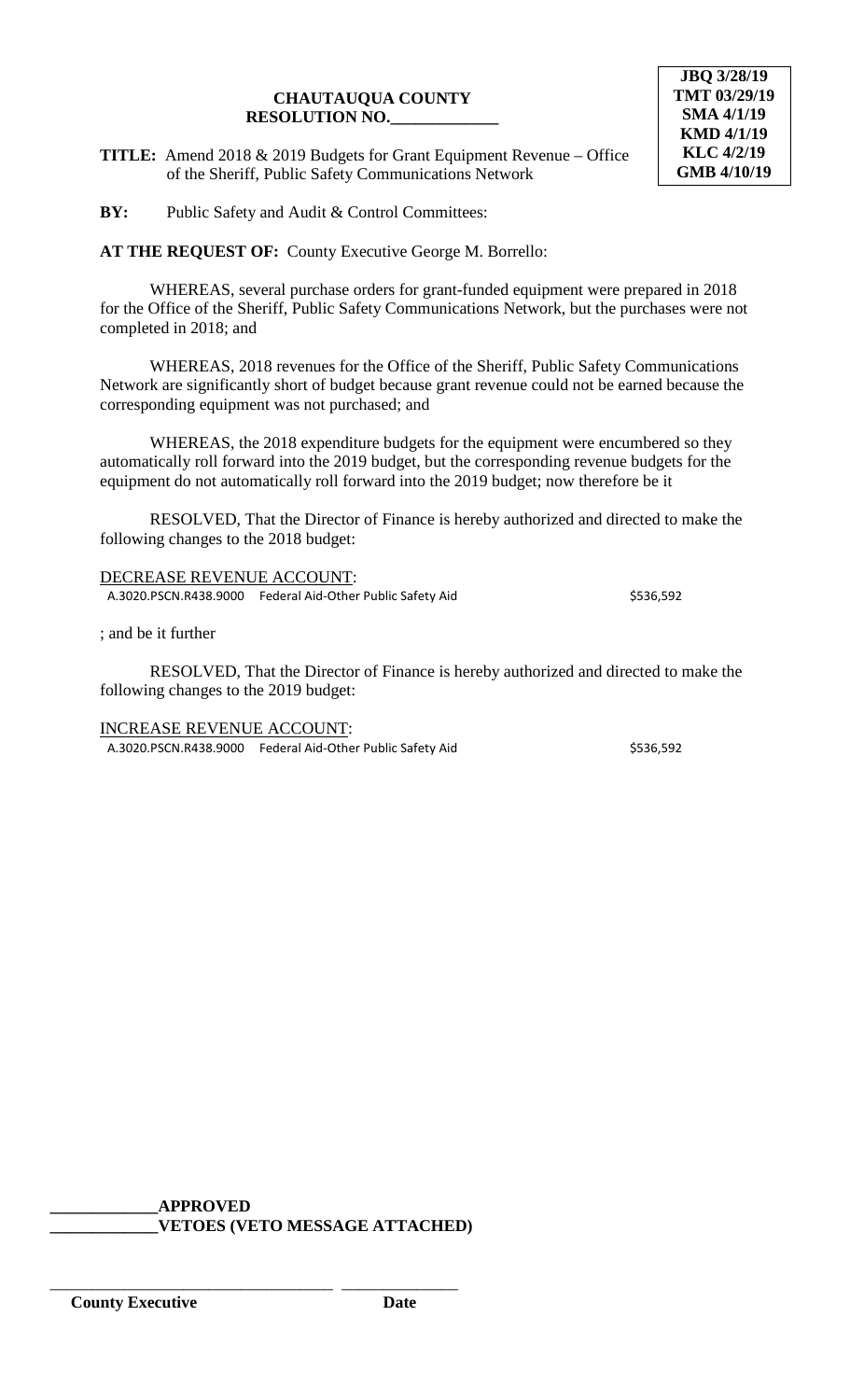## **CHAUTAUQUA COUNTY RESOLUTION NO.\_\_\_\_\_\_\_\_\_\_\_\_\_**

**TITLE:** Abolish Petty Cash Funds That Are No Longer Needed

**BY:** Public Facilities, Public Safety, and Audit & Control Committees:

**AT THE REQUEST OF:** County Executive George M. Borrello:

WHEREAS, Resolution No. 284-73 established a revolving petty cash fund in the amount of \$100.00 to be used by the Chautauqua County Airport Manager; and

WHEREAS, Resolution No. 102-54 established a revolving petty cash fund in the amount of \$150.00 to be used by the County Highway Department; and Resolution No. 164-87 increased the Department of Public Works petty cash fund by \$50.00 to \$200.00; and Resolution No. 9-17 decreased the Department of Public Facilities petty cash fund by \$100.00 to \$100.00; and

WHEREAS, Resolution No. 192-87 established a revolving petty cash fund in the amount of \$150.00 to be used by the STOP-DWI Program; and

WHEREAS, Resolution No. 89-56 established a revolving petty cash fund in the amount of \$200.00 to be used by the Sheriff's Department; and Resolution No. 85-99 increased the Office of the Sheriff's Fiscal Management Unit's petty cash fund by \$50.00 to \$250.00; and

WHEREAS, Resolution No. 134-04 established a revolving petty cash fund in the amount of \$200.00 to be used by the Victim Impact Panel; and Resolution No. 60-13 increased the Victim Impact Panel petty cash fund by \$100.00 to \$300.00; and Resolution No. 132-14 increased the Victim Impact Panel petty cash fund by \$150.00 to \$450.00; and

WHEREAS, the petty cash funds established by Resolution Nos. 284-73, 102-54, and 192-87 are no longer necessary; and

WHEREAS, the petty cash fund for the Victim Impact Panel does not need to be a separate fund and can be combined with the petty cash fund for the Office of the Sheriff's Fiscal Management Unit; therefore be it

RESOLVED, That the petty cash funds established by Resolution Nos. 284-73, 102-54, 192-87, and 134-04 are hereby abolished; and be it further

RESOLVED, That the amount of the Office of the Sheriff's Fiscal Management Unit's petty cash fund is hereby increased by \$450.00 to a total amount of \$700.00; and be it further

RESOLVED, That the Director of Finance is hereby directed to make any and all necessary accounting adjustments to establish these changes.

## **\_\_\_\_\_\_\_\_\_\_\_\_\_APPROVED \_\_\_\_\_\_\_\_\_\_\_\_\_VETOES (VETO MESSAGE ATTACHED)**

\_\_\_\_\_\_\_\_\_\_\_\_\_\_\_\_\_\_\_\_\_\_\_\_\_\_\_\_\_\_\_\_\_\_ \_\_\_\_\_\_\_\_\_\_\_\_\_\_

**County Executive Date**